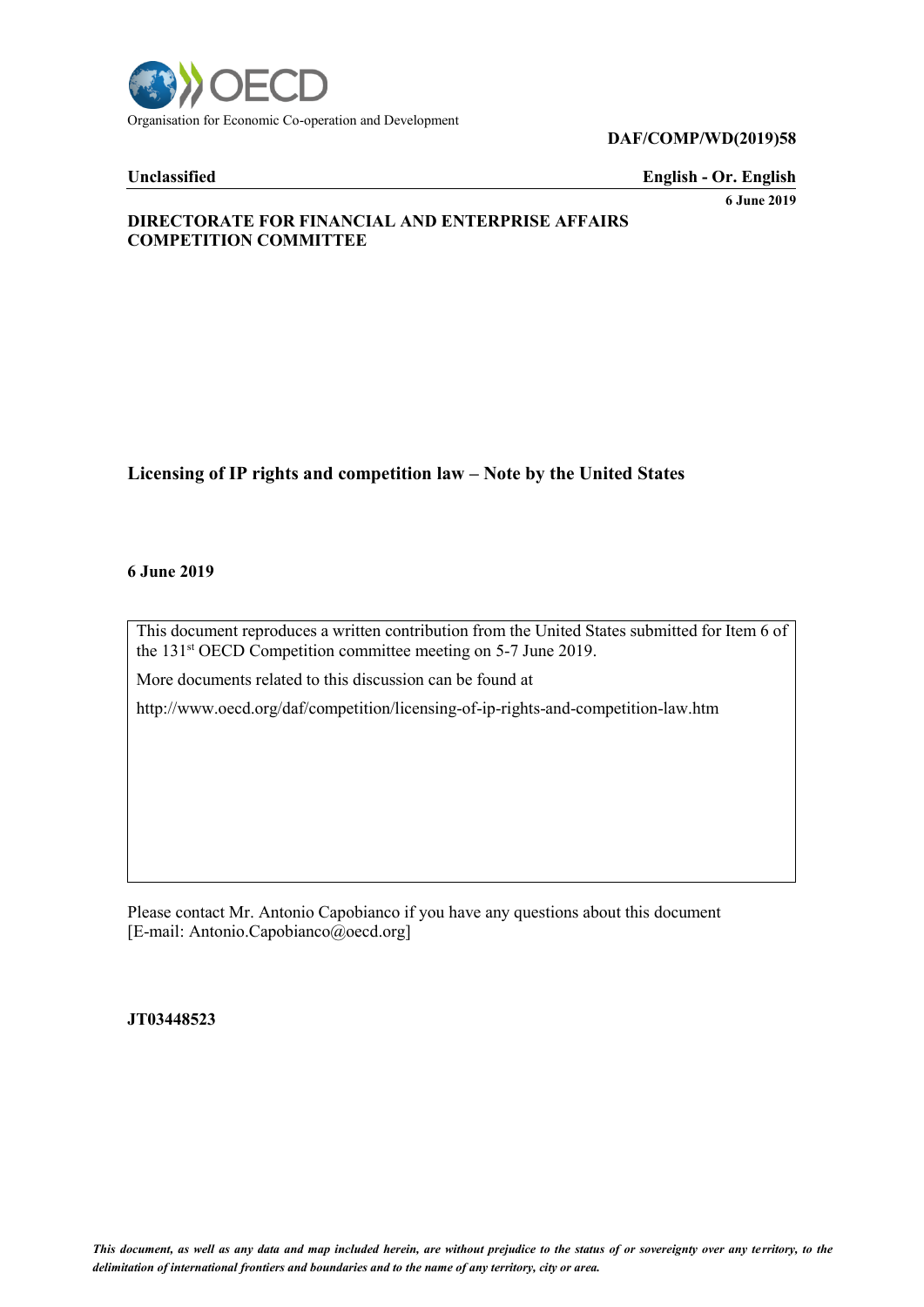# *United States*

# **1. Introduction**

1. This paper outlines how the United States approaches IP licensing generally.<sup>1</sup> The paper first lays some groundwork by explaining the complementary nature of the U.S. intellectual property (IP) law and U.S. antitrust law. It then describes the analytical framework the U.S. Department of Justice (DOJ) and the U.S. Federal Trade Commission (FTC) (collectively "the Agencies") apply to analyzing the licensing of patents, copyrights, and trade secrets.<sup>2</sup> The paper then provides some examples applying this framework to the analysis of common licensing restraints and arrangements.

# **2. Background on the Relationship Between U.S. IP Law and U.S. Antitrust Law**

# **2.1. Overview of U.S. IP law**

2. The Agencies' Antitrust Guidelines for the Licensing of Intellectual Property focus on technology transfer and innovation-related issues that typically arise during the licensing of IP protected by patent, copyright, and trade secret law, and know-how. This section describes those intellectual property doctrines.

3. To gain patent protection, the invention must be novel, nonobvious, useful, and sufficiently disclosed.<sup>3</sup> A patent grants an inventor or assignee a set of rights to an invention for a limited period.<sup>4</sup> In particular, a United States patent grants the exclusive right to make, use, offer to sell, or sell the patented invention within the United States, and import the invention into the United States. This exclusive right allows a patent holder to sue for infringement anyone who impermissibly uses the patented invention.<sup>5</sup> If the patent holder proves infringement, it is entitled to damages and may be entitled to injunctive relief and reasonable attorneys' fees.<sup>6</sup>

<sup>&</sup>lt;sup>1</sup> The United States previously submitted papers to the Competition Committee discussing U.S. competition policy concerning standard-setting activities in June 2010 and December 2014. *See* Competitive Aspects of Collective Standard Setting (DAF/COMP/WP2/WD(2010)28); Competitive Aspects of Collective Standard Setting (DAF/COMP/WP2/WD(2010)28). These papers discussed the leading U.S. Supreme Court decisions in the area of standard setting, enforcement decisions by the U.S. Department of Justice and the U.S. Federal Trade Commission.

 $2$  The Agencies first articulated this framework in the 1995 DOJ-FTC Antitrust Guidelines for the Licensing of Intellectual Property. The guidelines were updated in 2017.

<sup>3</sup> 35 U.S.C. §§ 101-103, 112.

<sup>4</sup> *See, e.g*., 35 U.S.C. § 154(a)(2), (c)(1); *id*. § 173. U.S. patent rights are within the exclusive jurisdiction of federal law.

<sup>5</sup> 35 U.S.C. § 271.

<sup>6</sup> 35 U.S.C. §§ 283-285.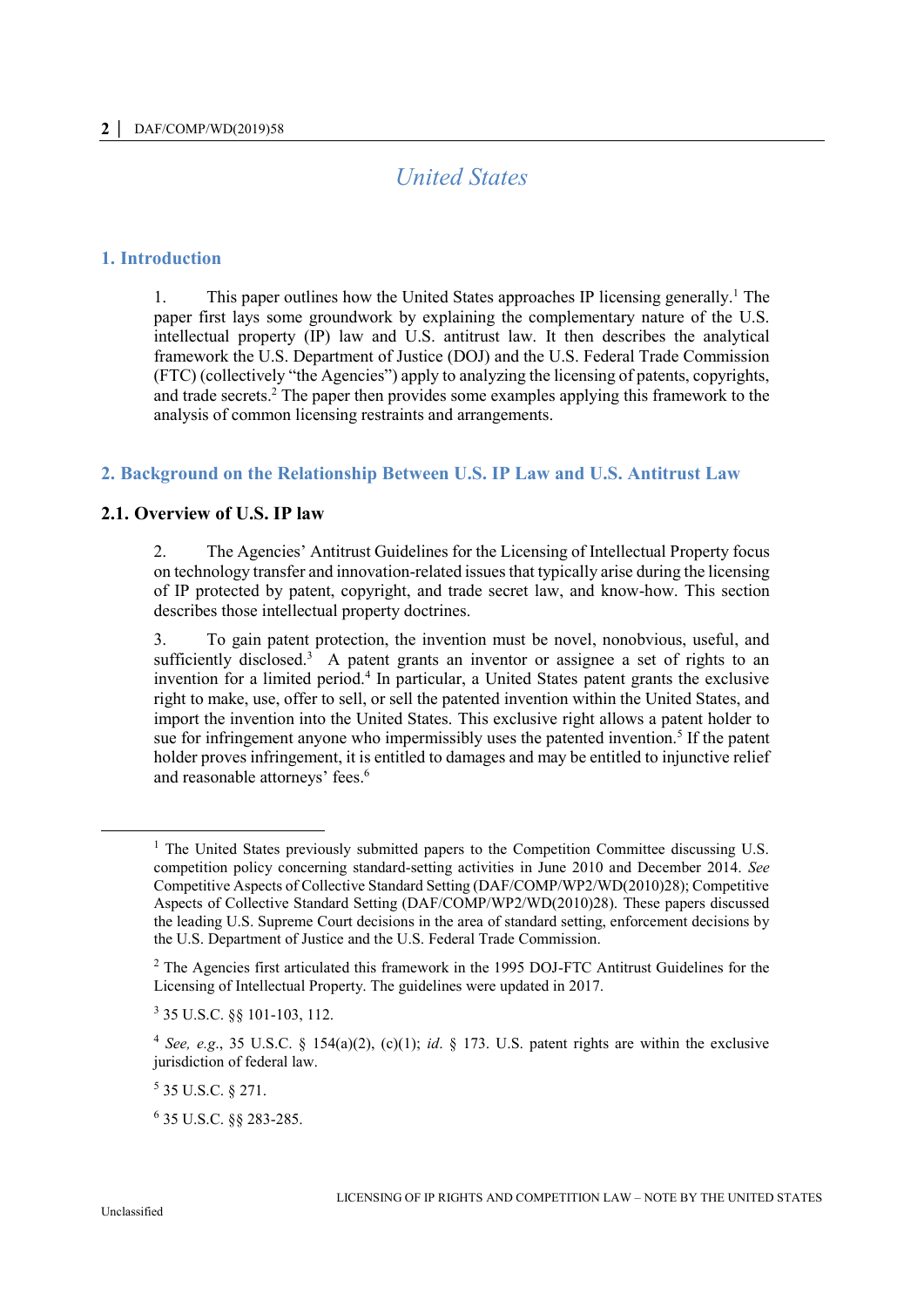4. In the United States, there are three types of patents: (1) utility patents; (2) plant patents; and (3) design patents.<sup>7</sup> Although the Agencies' antitrust analysis most commonly focuses on utility patents, the IP Guidelines also apply to plant and design patents.

5. Copyrights protect original works of authorship fixed in a tangible medium of expression, including published and unpublished literary, dramatic, musical, and artistic works.<sup>8</sup> "Original" in this context means that the author created the work independently and that it contains at least a minimal degree of creativity.<sup>9</sup> Unlike a patent, which protects an invention not only from copying but also from subsequent independent creation by others, a copyright does not preclude others from independently creating a similar expression.

6. Trade secret protection applies to information whose economic value depends on it not being generally known. Trade secret protection relies on the rights holder's efforts to maintain secrecy and has no fixed term. As with copyright, trade secret law does not restrict independent creation by third parties, in contrast to patent protection. U.S. patent law and copyright law are solely federal doctrines, while trade secret law is predominantly a creature of state law. However, the United States recently enacted a federal law creating a federal private cause of action for the misappropriation of trade secrets.<sup>10</sup>

7. Know-how is a general term that refers to the knowledge or expertise necessary to run manufacturing processes or other business requirements. It often is licensed together with trade secrets or patents.<sup>11</sup>

8. Although each of these doctrines has a different purpose, each creates intangible rights that can promote innovation and facilitate technology transfer through their licensure.

# **2.2. Overview of U.S. antitrust law**

9. In the United States, DOJ and FTC share a competition mission to enforce the antitrust laws. The Agencies' antitrust enforcement focuses on concerted action, exclusionary unilateral action, and merger review. The three core U.S. federal antitrust laws are the Sherman Act, the Clayton Act, and the FTC Act, which is enforced solely by FTC and prohibits unfair methods of competition as well as unfair or deceptive acts and

 $8$  17 U.S.C.  $\S$  102.

 $<sup>7</sup>$  Utility patents address new and useful processes, machines, compositions of matter, or useful</sup> improvements thereof. 35 U.S.C. § 101. 35 U.S.C. § 101. Plant patents cover certain new plant varieties that the patent applicant has discovered and reproduced. *Id*. § 161. Utility and plant patents last for twenty years, measured from the date the patent application was filed. *Id*. §§ 154-157, 163. Patents are effective over this entire term unless there is: (1) an adverse proceeding by the United States Patent and Trademark Office; (2) a judicial finding of invalidity; or (3) a judicial finding of unenforceability due to inequitable conduct. Design patents cover new, original, and ornamental designs for physical goods, and last for fourteen years from the date the patent was granted. *Id*. §§ 171-173.

<sup>9</sup> *See* Feist Publ'ns v. Rural Tel. Serv., 499 U.S. 340, 345 (1991).

<sup>10</sup> *See* Defend Trade Secrets Act of 2016, Pub. L. No. 114-153, § 2(a), 130 Stat. 376, 376-80 (codified at 18 U.S.C. § 1836(b)).

<sup>11</sup> *See, e.g.*, Verson Corp. v. Verson Int'l Grp., 899 F. Supp. 358 (N.D. Ill. 1995) (addressing knowhow licensing dispute.).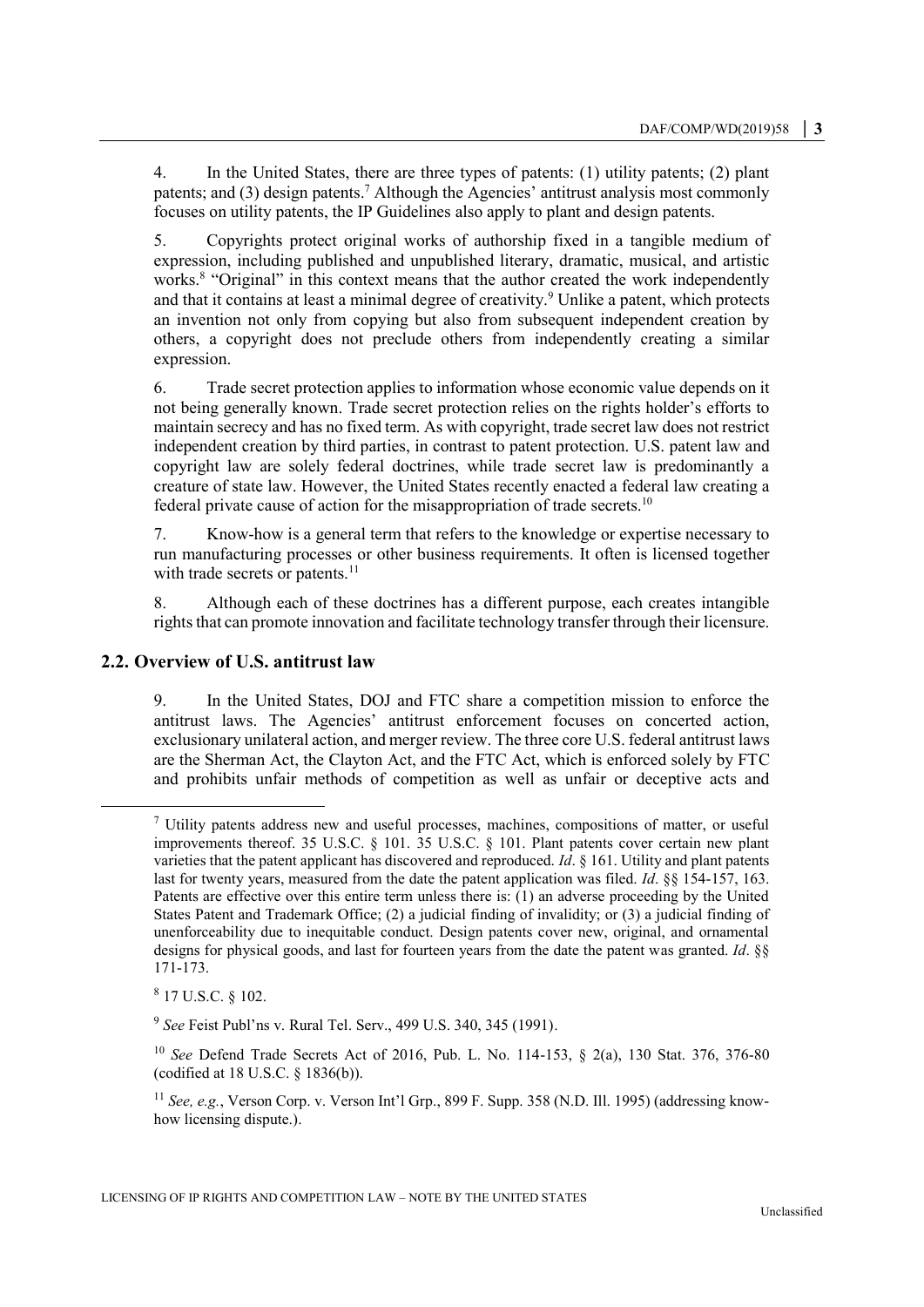#### **4 │** DAF/COMP/WD(2019)58

practices. Only DOJ is empowered under the Sherman Act to bring criminal enforcement actions.

<span id="page-3-0"></span>10. Section 1 of the Sherman Act governs concerted action.<sup>12</sup> It prohibits combinations, contracts, or conspiracies that unreasonably restrain trade in interstate or foreign commerce. The vast majority of IP licensing activity is evaluated under the rule of reason, although some horizontal restraints—such as naked price fixing or market allocation agreements among competitors—are treated as per se unlawful.<sup>13</sup> Section 2 of the Sherman Act governs unilateral conduct.<sup>14</sup> It prohibits monopolization, which requires monopoly power in a relevant market, and the willful acquisition or maintenance of monopoly power through anticompetitive conduct. It also prohibits attempted monopolization. U.S. law does not condemn the possession of monopoly power that results from a superior product, business acumen, or historical accident in the absence of predatory or exclusionary conduct. <sup>15</sup> As discussed below, the IP Guidelines do not presume that intellectual property creates market power.<sup>16</sup>

11. The Clayton Act prohibits mergers and acquisitions that may substantially lessen competition.<sup>17</sup> The Agencies will apply merger analysis to "an outright sale by an intellectual property owner of all of its rights to that intellectual property and to a transaction in which a person obtains through grant, sale, or other transfer an exclusive license for intellectual property (i.e., a license that precludes all other persons, including the licensor, from using the licensed intellectual property)." <sup>18</sup> The FTC and the DOJ typically would analyze such a transaction under the framework described in the DOJ and FTC Horizontal Merger Guidelines (2010).<sup>19</sup>

# **2.3. Antitrust and IP laws work together to promote dynamic competition**

12. Innovation drives economic growth and benefits consumers by bringing to market new ideas, products, and services that solve problems and improve lives. Innovation and IP rights are vital to the U.S. economy. The U.S. government recently reported that IPintensive industries support at least 45 million U.S. jobs (roughly 30 percent of all the jobs

 $\ddot{\phantom{a}}$ 

 $14$  15 U.S.C. § 2.

<sup>15</sup> United States v. Grinnell Corp., 384 U.S. 563, 570-71 (1966).

<sup>16</sup> IP GUIDELINES, *supra* note [13,](#page-3-0) § 2.

<sup>17</sup> 15 U.S.C. §§ 18, 45.

<sup>18</sup> IP GUIDELINES, *supra* note [13,](#page-3-0) § 5.7 n.85 (noting that the Agencies "may also apply a merger analysis to a transaction involving a license that does not fall within the traditional definition of an exclusive license but in substance transfers intellectual property rights and raises the same potential antitrust concern—i.e., the transaction's effect may be to substantially lessen competition in a relevant market."); *see also id*. § 3.4.

<sup>19</sup> *See* U.S. DEP'T OF JUSTICE & FED. TRADE COMM'N, HORIZONTAL MERGER GUIDELINES (2010), [https://www.justice.gov/atr/horizontal-merger-guidelines-08192010.](https://www.justice.gov/atr/horizontal-merger-guidelines-08192010)

 $12$  15 U.S.C. § 1.

<sup>&</sup>lt;sup>13</sup> U.S. DEP'T OF JUSTICE & FED. TRADE COMM'N, ANTITRUST GUIDELINES FOR THE LICENSING OF INTELLECTUAL PROPERTY § 3.3 (2017) (hereinafter IP GUIDELINES), [https://www.justice.gov/atr/IPguidelines/download.](https://www.justice.gov/atr/IPguidelines/download)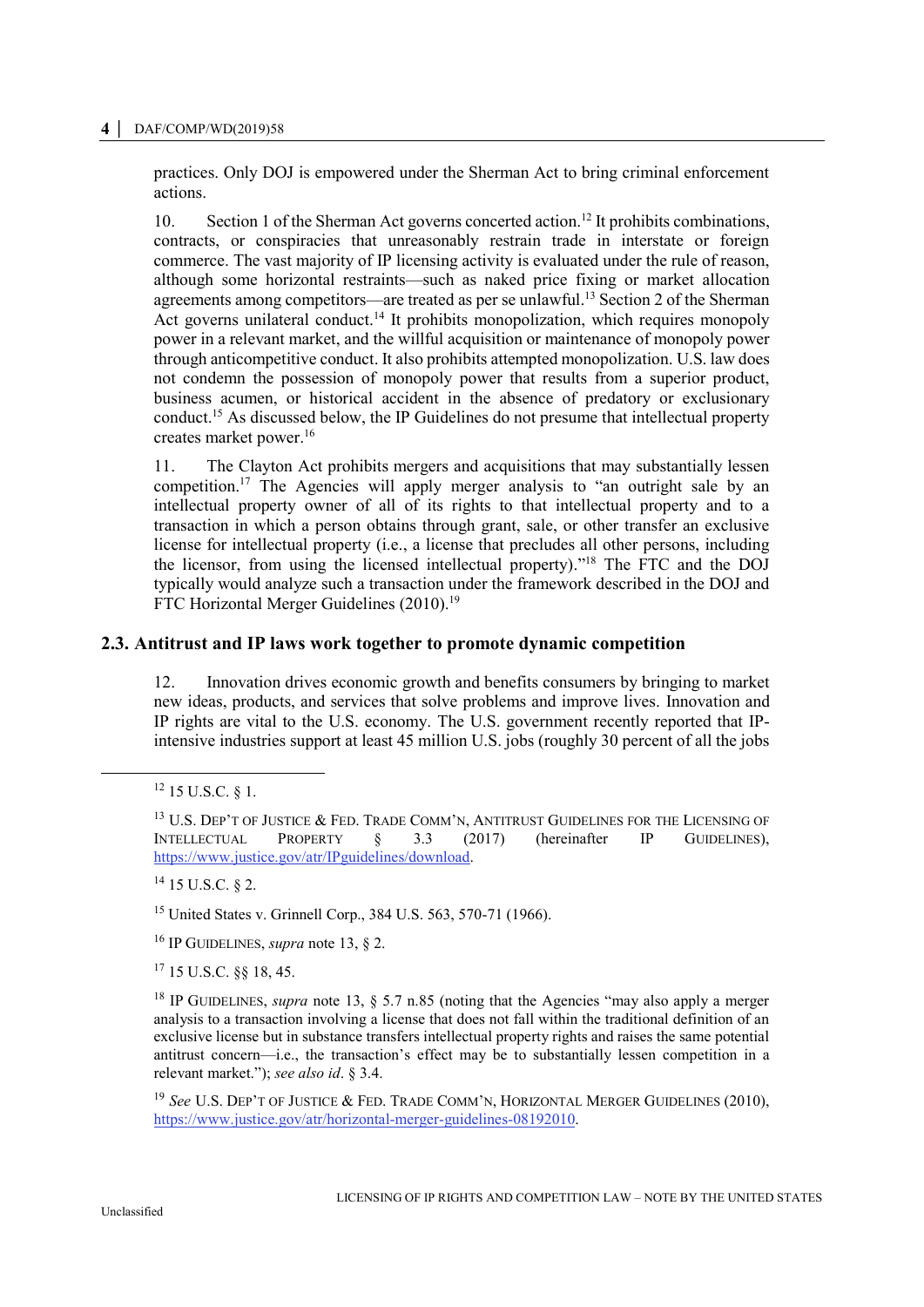in the United States) and contribute more than \$6 trillion dollars to, or 38.2 percent of, U.S. gross domestic product. IP is used in virtually every segment of the U.S. economy.<sup>20</sup>

13. Historically, firms engaged in their own research and development (R&D) to bring their products to market under a "closed innovation" strategy. Recognizing the benefits of acquiring innovation developed by others for use in their own products and services, firms have increasingly embraced "open innovation" strategies. Open innovation facilitates a division of labor between those who focus on R&D and those who focus on production, which can increase the pace of innovation and result in broader, faster distribution of new products to consumers. Open innovation allows firms to leverage external innovation to support their own development. This model can involve collaboration through joint venture agreements, or technology transfer through licensing or acquisition agreements.<sup>21</sup>

14. IP rights promote innovation and technology transfer in several ways. Having the ability to obtain enforceable rights encourages individuals and firms to take risks and invest in research and development to create new products and services and improve quality. IP rights make it easier for parties to receive compensation for the use of their innovation and create a marketplace for ideas. IP also guards innovation against the risks inherent in complex development processes. The patent system, for example, prevents others from making, using, or selling a patented invention for a fixed term, thus protecting against copying that might otherwise drive down prices or otherwise discourage new research and development. The exclusive rights granted by the patent system also permit patent holders to license their patents on an exclusive or non-exclusive basis, encouraging complementary investments and innovation to commercialize the patented invention. The patent system further promotes innovation by requiring public disclosure of patented inventions, which allows follow-on invention based on the disclosed information.

15. Antitrust law likewise promotes innovation. Dynamic competition based on innovation, i.e., competition based on the introduction of new or improved products or services, is at the heart of many industries. Antitrust law protects market-based competition by condemning unreasonable restraints of trade and other conduct that harms competition. Competition between firms vying to succeed in the marketplace can lower prices, improve the quality of goods or services, increase the productivity of firms, spur the introduction of new products, and otherwise motivate innovation. Antitrust law based on sound economics safeguards this competitive process and aims to prevent anticompetitive or exclusionary practices that undermine consumer welfare.<sup>22</sup>

 $^{20}$  U.S. DEP'T OF COMMERCE, INTELLECTUAL PROPERTY AND THE U.S. ECONOMY: 2016 UPDATE (2016), [https://www.uspto.gov/sites/default/files/documents/IPandtheUSEconomySept2016.pdf.](https://www.uspto.gov/sites/default/files/documents/IPandtheUSEconomySept2016.pdf)

 $^{21}$  U.S. Fed. Trade COMM'N, The EVOLVING IP MARKETPLACE: ALIGNING PATENT NOTICE AND REMEDIES WITH COMPETITION 33-34 (2011), [https://www.ftc.gov/sites/default/files/documents/reports/evolving-ip-marketplace-aligning-patent](https://www.ftc.gov/sites/default/files/documents/reports/evolving-ip-marketplace-aligning-patent-notice-and-remedies-competition-report-federal-trade/110307patentreport.pdf)[notice-and-remedies-competition-report-federal-trade/110307patentreport.pdf.](https://www.ftc.gov/sites/default/files/documents/reports/evolving-ip-marketplace-aligning-patent-notice-and-remedies-competition-report-federal-trade/110307patentreport.pdf)

 $22$  Dynamic competition refers to successive rounds of competition, which can maximize what economists refer to as dynamic efficiency. "Once a product or standard achieves wide acceptance, it becomes more or less entrenched. Competition in such industries is 'for the field' rather than 'within the field.' In technologically dynamic markets, however, such entrenchment may be temporary, because innovation may alter the field altogether." United States v. Microsoft Corp., 253 F.3d 34, 49–50 (D.C. Cir. 2001) (first quoting Harold Demsetz, *Why Regulate Utilities?*, 11 J.L. & ECON. 55, 57 & n.7 (1968); and then citing JOSEPH A. SCHUMPETER, CAPITALISM, SOCIALISM AND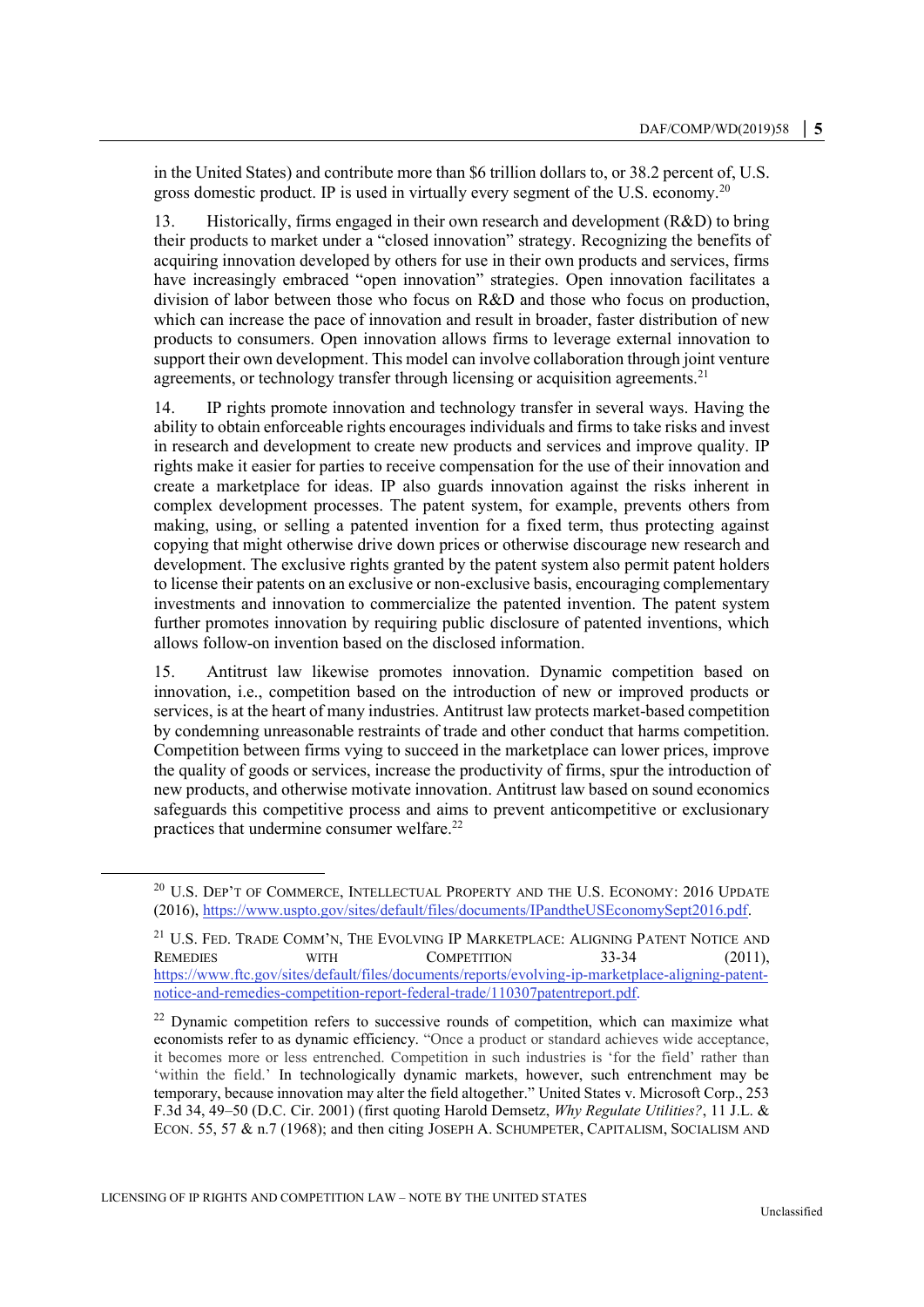<span id="page-5-0"></span>16. The Agencies have long recognized that the policies of the patent laws and antitrust laws are aligned in their mutual aim to foster innovation that creates dynamic competition.<sup>23</sup> The U.S. courts have likewise explained that the "aims and objectives of patent and antitrust laws . . . are actually complementary, as both are aimed at encouraging innovation, industry and competition."<sup>24</sup> Ultimately, IP rights should not be viewed as solely intended to protect their owners *from* competition; rather, IP rights should be seen principally as encouraging firms to engage *in* competition, particularly competition that involves risk and long-term investment.

# **2.4. The importance of licensing freedom**

17. The United States agencies have long held the view that unilateral refusals to license are rarely, if ever, anticompetitive. Indeed, the agencies have consistently expressed the view that "antitrust liability for mere unilateral, unconditional refusals to license patents will not play a meaningful part in the interface between patent rights and antitrust protections."25

18. "The antitrust laws generally do not impose liability upon a firm for a unilateral refusal to assist its competitors," such as a refusal to license intellectual property, "in part because doing so may undermine incentives for investment and innovation."<sup>26</sup> Potential innovators may be less likely to fund necessary research and development, if the government later decides that this R&D must be shared with others who did not make similar investments. In addition, competitors may have less incentive to develop competing technologies if they believe that the first-mover may be compelled to license its intellectual property. Competitors may, instead, wait for others to undertake risky and expensive research. Recognizing these risks, U.S. courts have generally rejected the notion that an IP owner has a duty to deal with competitors. The U.S. Supreme Court has not recognized an "essential facility" doctrine in the IP (or any other) context.<sup>27</sup>

DEMOCRACY 81–90 (Harper Perennial 1976) (1942)). "Rapid technological change leads to markets in which 'firms compete through innovation for temporary market dominance, from which they may be displaced by the next wave of product advancements.'" *Id.* (quoting Howard A. Shelanski & J. Gregory Sidak, *Antitrust Divestiture in Network Industries*, 68 U. CHI. L. REV. 1, 11–12 (2001) ("discussing Schumpeterian competition, which proceeds 'sequentially over time rather than simultaneously across a market"").

<sup>23</sup> U.S. DEP'T OF JUSTICE & FED. TRADE COMM'N, ANTITRUST ENFORCEMENT AND INTELLECTUAL PROPERTY RIGHTS: PROMOTING INNOVATION AND COMPETITION 1 (2007) (hereinafter 2007 IP REPORT),

[http://www.ftc.gov/reports/innovation/P040101PromotingInnovationandCompetitionrpt0704.](http://www.ftc.gov/reports/innovation/P040101PromotingInnovationandCompetitionrpt0704.pdf) [pdf.](http://www.ftc.gov/reports/innovation/P040101PromotingInnovationandCompetitionrpt0704.pdf) 

<sup>24</sup> Atari Games Corp. v. Nintendo of Am., Inc., 897 F.2d 1572, 1576 (Fed. Cir. 1990).

<sup>25</sup> 2007 IP REPORT, *supra* note [23,](#page-5-0) at 27-28, 32.

<sup>&</sup>lt;sup>26</sup> IP GUIDELINES, *supra* note [13](#page-3-0) (citing Verizon Comme'ns Inc. v. Law Offices of Curtis V. Trinko, LLP, 540 U.S. 398, 407-08 (2004); United States v. Colgate & Co., 250 U.S. 300, 307 (1919); 2007 IP Report, *supra* note [23,](#page-5-0) at 27-28.

<sup>27</sup> *See* Verizon Commc'ns Inc. v. Law Offices of Curtis V. Trinko, LLP, 540 U.S. 398, 411 (2004).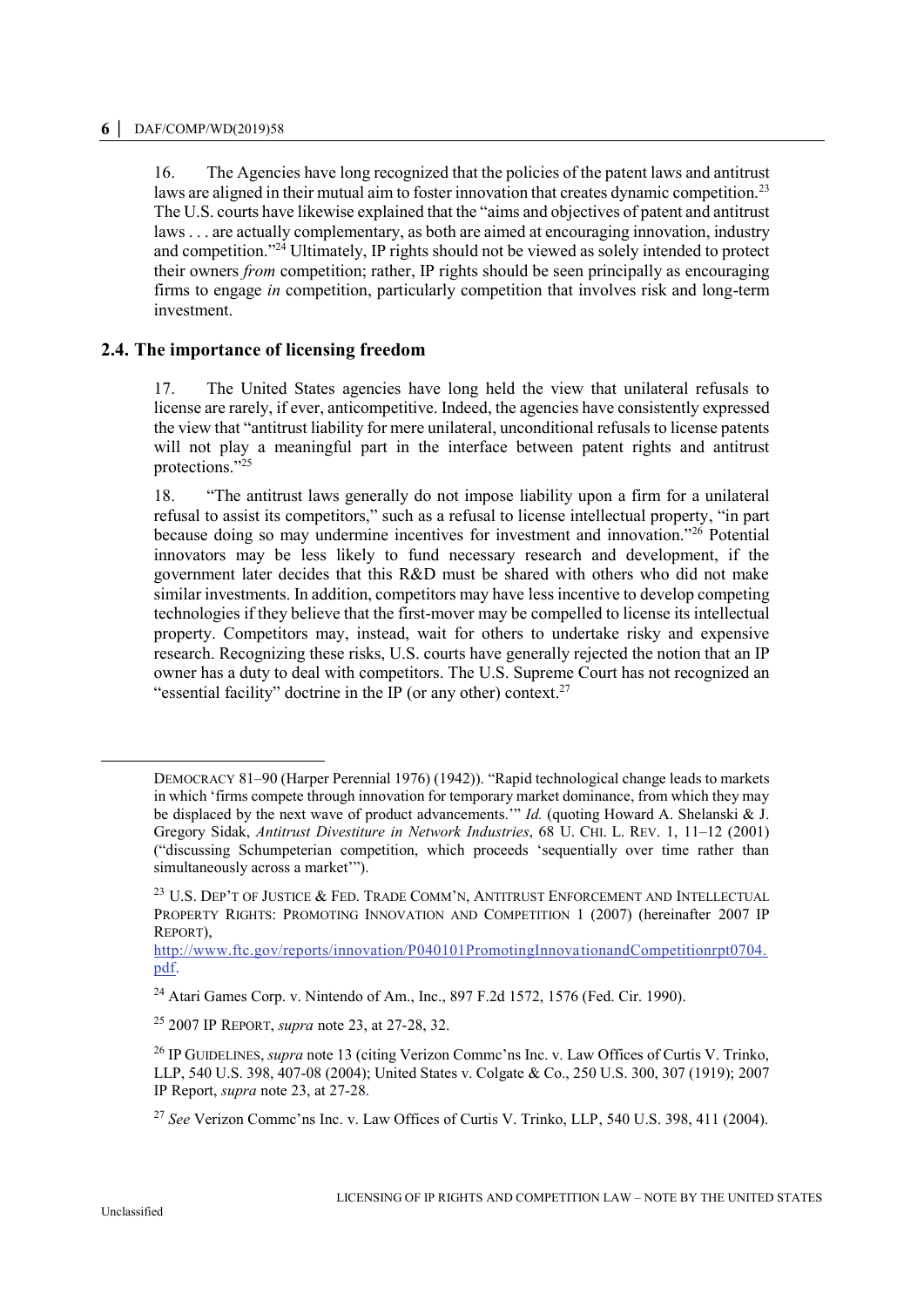19. A related point is that lawful monopolists are free to charge monopoly prices. The prospect of earning monopoly profits can encourage innovation from rivals and new entrants. In the case of IP royalties, prices are best set by bilateral agreement between licensors that choose to license their IP and licensees that want to use the claimed invention.<sup>28</sup>

20. Competition enforcers who set licensing rates, like other forms of government price control, can undermine the benefits of market-based pricing and lead to the misallocation of resources. For these reasons, U.S. antitrust law does not bar "excessive pricing" as a standalone theory of harm.

# **3. The 2017 DOJ-FTC Antitrust Guidelines for the Licensing of Intellectual Property**

21. The Antitrust Guidelines for the Licensing of Intellectual Property (Antitrust-IP Guidelines) have been critical to the Agencies' investigative and enforcement efforts since they were issued in 1995. In lieu of rigid rules and prohibitions, the Antitrust-IP Guidelines apply a flexible effects-based analysis to most licensing activity. The Agencies updated these Guidelines in 2017, continuing to rely on the sound principles from the 1995 Antitrust-IP Guidelines.<sup>29</sup>

22. The 2017 update sought to modernize the Antitrust-IP Guidelines to reflect legal developments in U.S. IP and antitrust laws since 1995. The update accounts for subsequent statutory changes to U.S. IP law as well as U.S. Supreme Court antitrust decisions. The 2017 Antitrust-IP Guidelines also include updated references to agency reports, recent case law, DOJ business review letters, and relevant enforcement actions.

### **3.1. The Antitrust-IP Guidelines are rooted in three foundational principles**

23. Like the 1995 Antitrust-IP Guidelines, the 2017 Antitrust-IP Guidelines start from the proposition that U.S. IP law and U.S. antitrust law share the common purpose of promoting innovation and enhancing consumer welfare. The Antitrust-IP Guidelines set out three core principles:

- The Agencies apply the same general antitrust analysis to IP as to other forms of property. The Agencies do not use specialized antitrust rules to analyze activity involving IP rights and the exercise of IP rights is neither particularly free from scrutiny under the antitrust laws, nor particularly suspect under them. Similar to real property, IP creates legitimate rights to exclude. At the same time, IP has unique characteristics that differ from other forms of property. The Agencies take these unique characteristics into account when conducting their standard antitrust analysis.
- The Agencies do not presume that an IP right confers market power on its holder. Even though a patent confers the right to exclude, often there will be sufficient actual or potential close substitutes to prevent the exercise of market

 $28$  Where bilateral negotiation to agreed-upon terms fail, U.S. courts are empowered to award, "no less than a reasonable royalty," upon finding infringement of a valid and enforceable patent claim. 35 U.S.C. § 281.

<sup>29</sup> IP GUIDELINES, *supra* note [13.](#page-3-0)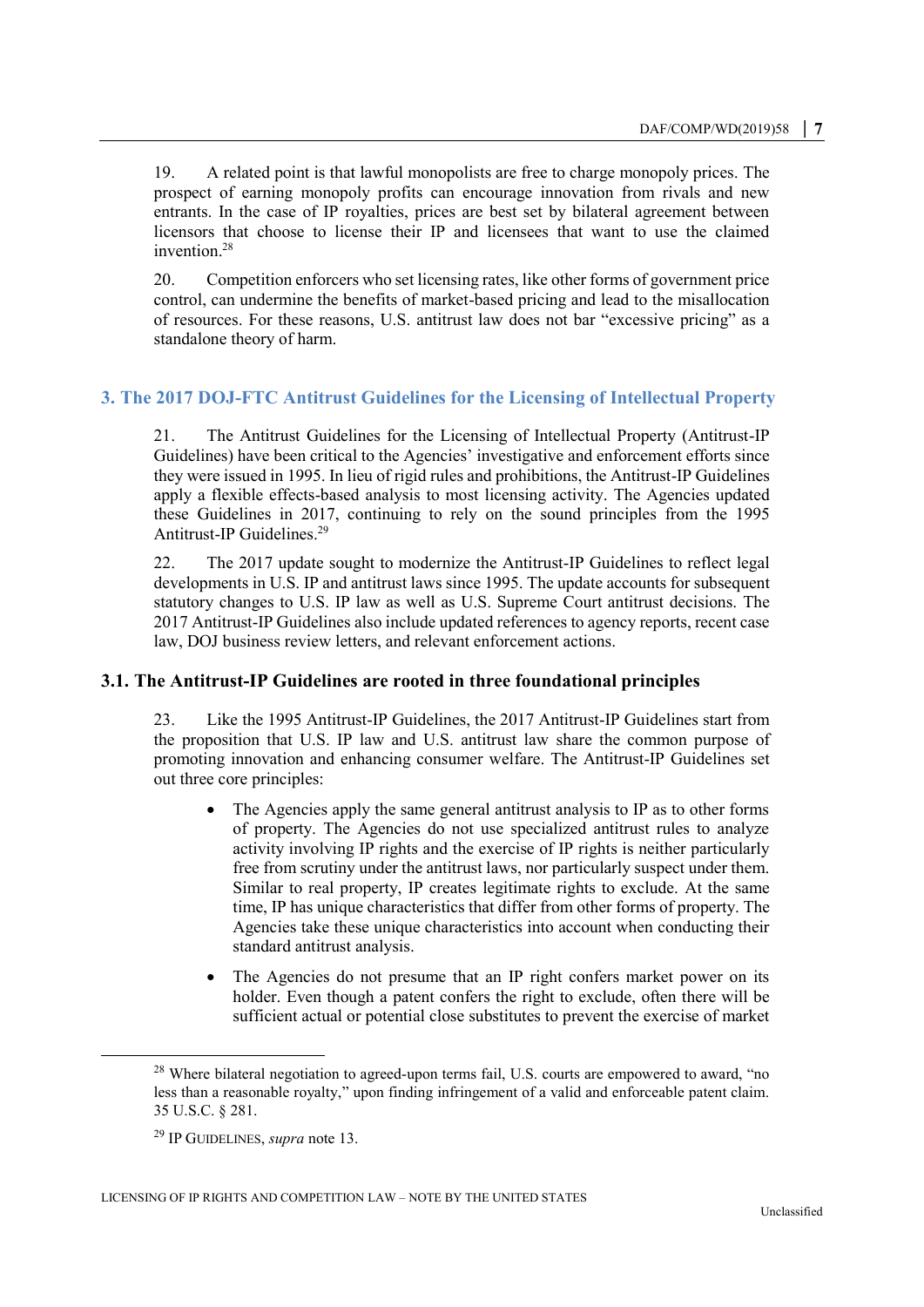power by the patent holder. Moreover, even if an IP right does confer market power—which must be established through a fact-based inquiry—that market power is not, by itself, illegal. When the Antitrust-IP Guidelines first issued in 1995, the Agencies recognized that whether IP presumptively conferred market power was unsettled in the courts. In 2006, however, the U.S. Supreme Court adopted the Agencies' view that IP does not presumptively confer market power.<sup>30</sup>

 The Agencies recognize that IP licensing agreements are generally procompetitive. IP is often one component among many in a product or process, which derives its value from its combination with complementary inputs. Licensing, cross-licensing, and other transfers of IP can facilitate the efficient integration of technology and production facilities needed to commercialize a new product or service. Licensing may also provide incentives to innovate by providing additional avenues through which innovators can obtain returns on their investments.

# **3.2. General analytical framework**

24. IP licensing arrangements typically enhance consumer welfare and promote competition. Licensing arrangements can promote efficiency-enhancing integration of economic activity by facilitating the combination of the licensor's IP with complementary factors of production owned by the licensee. Restraints in licensing agreements may enhance this integration by, for example, aligning the incentives of the licensor and the licensees to promote the development and dissemination of the licensed technology, or by reducing transaction costs. On occasion, antitrust concerns may arise nonetheless in the context of licensing. The Agencies' fact-specific analysis focuses on the actual or likely effects of the licensing terms and conditions.

25. The vast majority of IP licensing arrangements are analyzed under the rule of reason. This analysis considers whether the restraint is likely to have anticompetitive effects and, if so, whether the restraint is reasonably necessary to achieve procompetitive benefits that outweigh the anticompetitive effects. This effects-based analysis typically requires looking not only at the restraint itself, but also at the horizontal or vertical relationship between the parties, the existence of market power, the concentration of the market, the responsiveness of the market to supply and demand changes, the ease of entry by rivals, and the potential impact on incentives to innovate in the future. The focus is on harm to competition, not on harm to any individual competitor. Such an analysis should avoid rigid rules that may prohibit procompetitive licensing activities. The Agencies' flexible approach, by contrast, focuses on the ultimate question of whether a practice harms competition.

26. When conducting a rule of reason analysis, the Agencies seek to identify one or more relevant markets in which anticompetitive effects are likely to occur. The 2017 Antitrust-IP Guidelines apply a more open-ended approach to market definition than the

<sup>30</sup> *See* Ill. Tool Works Inc. v. Indep. Ink, Inc., 547 U.S. 28, 42, 45-46 (2006) ("Congress, the antitrust enforcement agencies, and most economists have all reached the conclusion that a patent does not necessarily confer market power upon the patentee. Today, we reach the same conclusion . . . ."); *see also* Mediacom Commc'ns Corp. v. Sinclair Broad. Grp., 460 F. Supp. 2d 1012, 1027-28 (S.D. Iowa 2006) (applying *Independent Ink* to copyright).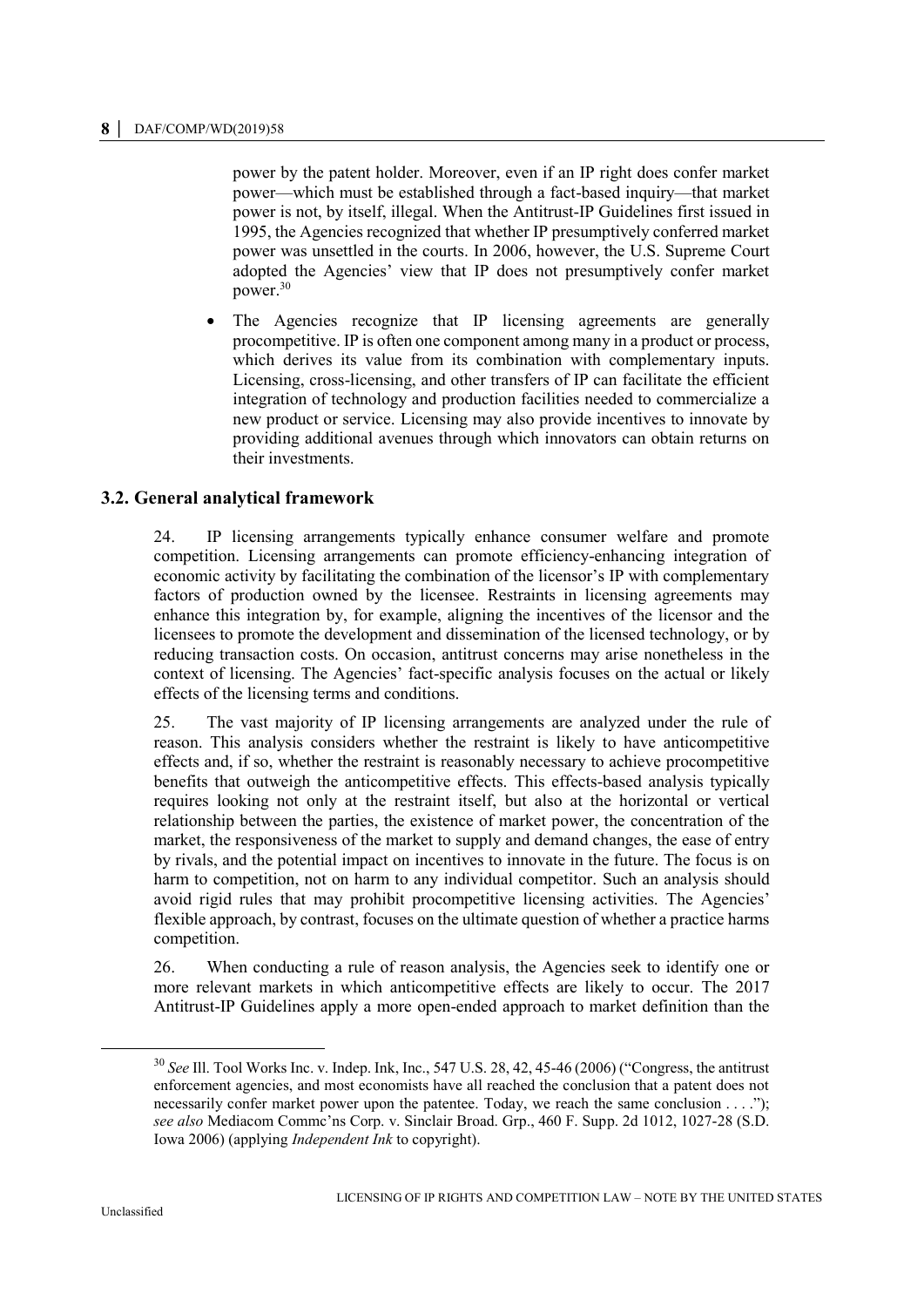1995 Antitrust-IP Guidelines, clarifying that the Agencies may consider the effects of a licensing arrangement on more than one type of market, depending on the facts.

27. A rule of reason analysis involving IP licensing issues also requires careful evaluation of the parties' relationship to each other, considering whether the parties would have been actual or potential competitors in the absence of the agreement. These relationships often are complex, and IP licensing arrangements may have both horizontal and vertical components. Parties may be horizontal competitors in one market (e.g., a goods market) and in a vertical relationship in another (e.g., a technology market). Where a licensor and licensee are also actual or potential competitors, there may be a horizontal relationship between the parties, although this relationship does not automatically make a licensing arrangement anticompetitive. Conversely, licenses that relate to complementary activities may involve a vertical relationship; however, it is possible that even a purely vertical licensing relationship may have anticompetitive effects. Properly evaluating the parties' relationship allows the Agencies to determine more accurately whether competition may be lessened by a licensing agreement.

28. A detailed analysis of market power and procompetitive justifications for the restraint is not always necessary. The Agencies and U.S. courts treat a limited number of restraints—naked price fixing, bid rigging, naked output restrictions, market division by horizontal competitors, and certain group boycotts—as per se unlawful without an elaborate inquiry into the restraint's likely competitive effect. Similarly, if the Agencies conclude that a restraint has no likely anticompetitive effects, the restraint may be deemed reasonable without a full analysis of market power or procompetitive justifications.

# **3.3. Applying the Antitrust-IP Guidelines to specific arrangements**

29. Restrictions contained in IP licenses, including field of use, territorial, or other types of limitations, may be procompetitive if they allow the licensor to exploit its property as efficiently as possible. For example, various forms of exclusivity can be used to create incentives for the licensee to invest in the commercialization and distribution of products embodying the licensed IP. Without protections against "free-riding" by the licensor or other licensees who may seek to take advantage of the licensee's investments rather than bear the cost of making such investments themselves, a licensee may be unwilling to undertake the investments in the first place. Alternatively, licensing restrictions can be used to increase the licensor's incentive to make its IP available to others by allowing it to retain the use of its technology in certain market areas that it prefers to keep to itself while licensing the use of its technology in other areas. The following subsections apply the general principles from the Antitrust-IP Guidelines to the rule of reason analysis of common licensing restraints and arrangements. The discussion below is not intended as an exhaustive description of practices that could raise competition concerns, and the analytical framework presented is flexible enough to apply to other types of licensing restraints and arrangements.

 Field of use/territorial restraints: A licensor may grant less than the total patent right based on field-of-use or territory. Licenses limited in scope in this manner are often procompetitive. For example, these types of licenses may enable the licensor to price more efficiently and promote efficient commercialization of its IP. They can increase the licensor's incentive to license broadly by providing a mechanism through which the licensor can keep for itself the use of its technology in selected applications while licensing out other uses. They can also create incentives for the licensee to invest in the technology by protecting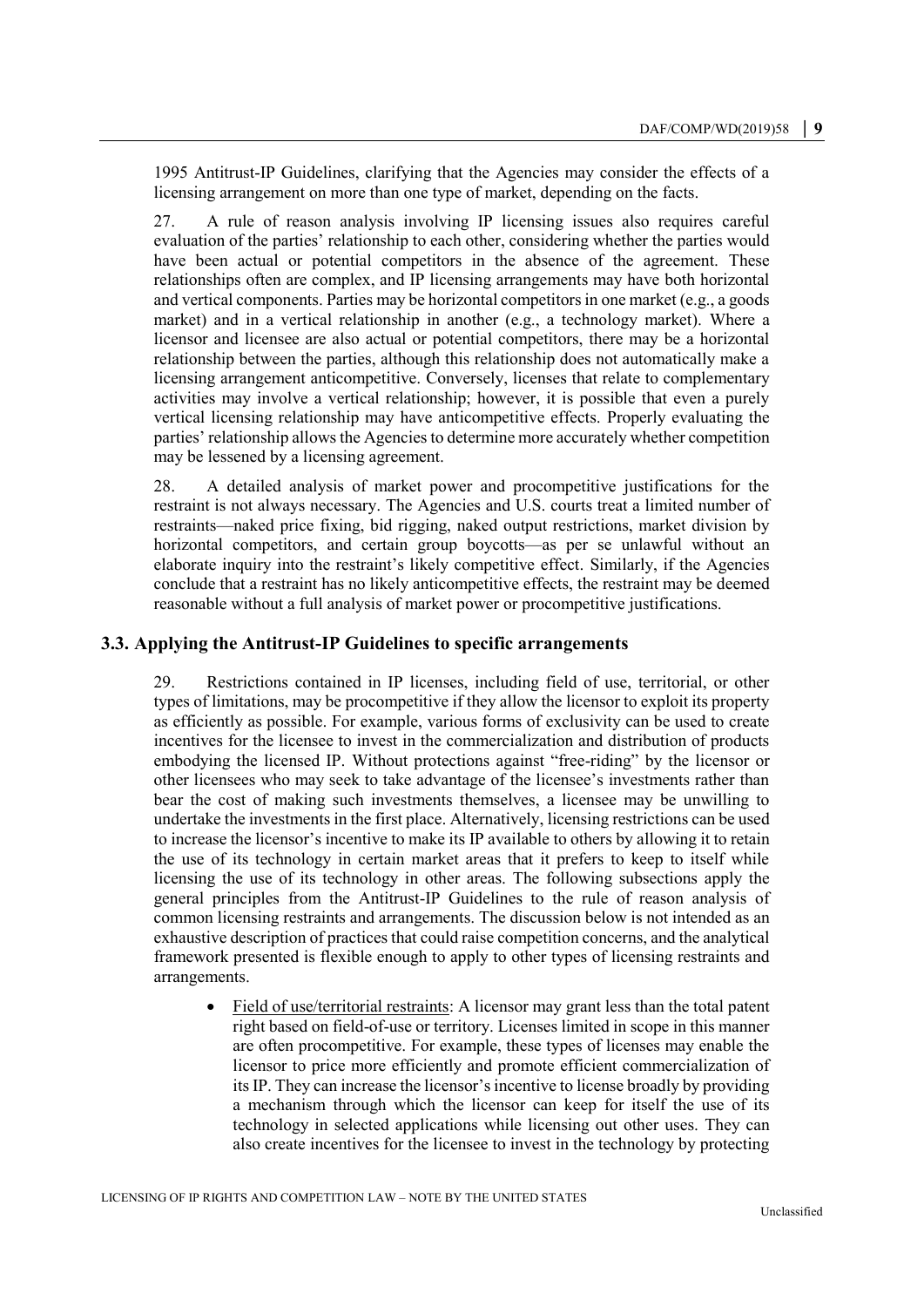it from free-riding by the licensor or other licensees. Licensing restraints that are used to allocate territories or divide fields of use could violate the antitrust laws, however, if they were entered into by actual or potential competitors with the effect of restricting access to competing technology, preventing licensees from developing their own competing technologies, or facilitating market allocation or price-fixing for any product or service supplied by the licensees. Only when the licensing agreement impedes competition among firms that are actual or potential competitors does the potential for competitive harm exist.

- Price maintenance: Resale price maintenance (RPM) typically refers to a vertical pricing arrangement in which a manufacturer requires its resellers to sell its products at or above a specified price. In the IP context, an analogous arrangement can occur where a licensor conditions a license on the resale price of products incorporating its technology. The U.S. Supreme Court's decision in *Leegin*, which held that minimum RPM agreements should be evaluated under the rule of reason, overturned a nearly century-old view that such arrangements were per se illegal.<sup>31</sup> Although *Leegin* arose in the context of resale price restrictions on goods sold by retailers, the Agencies apply the *Leegin* analysis to pricing restrictions in IP licensing agreements. Accordingly, the Agencies analyze vertical price restrictions in licensing agreements under the rule of reason.
- Tying arrangements: A tying arrangement occurs where a party agrees to sell one product (the "tying product") conditioned on the purchase of a different product (the "tied product"). Package licensing—the licensing of multiple IP items together—may be a form of tying if the licensing of one IP right is conditioned on the licensing of a separate IP right. Because tying arrangements (including package licensing) can result in procompetitive benefits and significant efficiencies, the Agencies apply a rule of reason analysis to tying arrangements. The Agencies would be likely to challenge a tying arrangement if: (1) the seller has market power in the market for the tying product, (2) the arrangement has an adverse effect on competition in the relevant market for the tying product or the tied product, and (3) the efficiency justifications for the arrangement do not outweigh the anticompetitive effects.
- Exclusive licenses: Fully exclusive or partially exclusive licenses (including exclusive field-of-use or exclusive territorial licenses) restrict the right of the licensor to license to others and possibly also to use the technology itself. The Agencies note that the antitrust principles that apply to a licensor's grant of exclusivity to and among its licensees where there is a vertical relationship between the licensor and its licensee(s) are similar to those that apply to comparable vertical restraints, such as exclusive territories, outside the IP licensing context. The use of restrictions that might be anticompetitive in other contexts may be justified in licenses involving IP based on the unique characteristics of IP, such as the fact that IP may be misappropriated more easily than other forms of property. Exclusive licenses generally only raise antitrust concerns if there is a horizontal relationship among licensors, among

<sup>31</sup> *See Leegin Creative Leather Prod., Inc. v. PSKS, Inc.,* 551 U.S. 877 (2007). The U.S. Supreme Court has also clarified that *maximum* retail price restrictions should be evaluated under the rule of reason. *See* State Oil Co. v. Khan, 522 U.S. 3 (1997).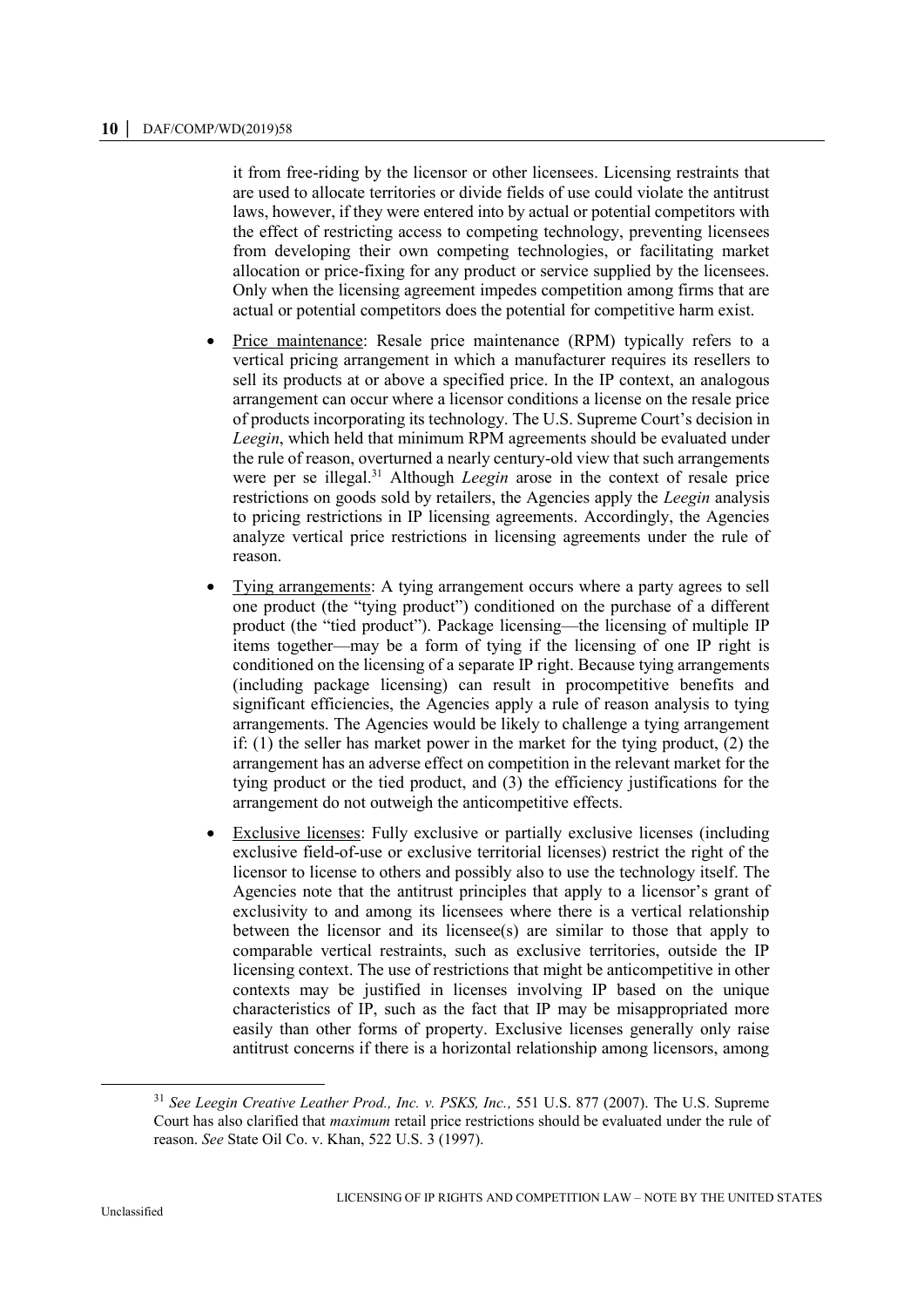licensees, or between the licensor and its licensee(s). Examples of arrangements involving exclusive licensing that may give rise to antitrust concerns include cross-licensing by competitors that collectively possess market power (including pooling arrangements discussed in paragraph 32), grantbacks, and acquisitions of IP rights.

- Exclusive dealing: An exclusive dealing arrangement prevents or restrains the licensee from licensing, selling, distributing, or using competing IP, technology, or products. The arrangement may be explicit or be the result of incentives contained in the license. Exclusive dealing arrangements can have procompetitive benefits including encouraging licensees to invest in the commercialization, distribution, and improvement of licensed technology. Exclusivity provisions can also allow the licensor to exploit its IP efficiently by licensing only to licensees that are investing in the technology. Under certain circumstances, however, such arrangements can anticompetitively foreclose access to or increase the costs of obtaining important inputs or possibly even facilitate coordination to raise price or reduce output. The likelihood that exclusive dealing may have anticompetitive effects is related to, among other things, the degree of foreclosure in the relevant market, the duration of the arrangement, and other characteristics of the input and output markets, including concentration, ease of entry, and the responsiveness of supply and demand to changes in price in the relevant market.
- Cross-licensing and pooling: Cross-licensing and pooling arrangements are agreements of two or more IP owners to license one another or third parties. These arrangements may provide procompetitive benefits by integrating complementary technologies, reducing transaction costs, clearing blocking positions, and avoiding (or settling) costly infringement litigation. These types of arrangements can also have anticompetitive effects under certain circumstances. Patent pools can reduce competition if they include patents that otherwise would compete for licensees. The close cooperation necessary for a patent pool can provide a forum for price fixing, collusion, and classic cartel behavior. Patent pools also can foreclose innovation and entrench a dominant technology if they behave in a way that discourages participants from engaging in research and development.<sup>32</sup> Although pooling arrangements generally need not be open to all, exclusion from cross-licensing and pooling arrangements among parties that collectively possess market power may, under some circumstances, harm competition. Safeguards that may reduce the risk of reducing competition among technologies include limiting the pool to complements and protecting against downstream coordination by limiting access to competitively sensitive information. Safeguards that may reduce the risk of foreclosing innovation include: permitting pool members to license individually outside of the pool structure so that competitors can choose to innovate around some patents in the pool while licensing others, limiting the

<sup>&</sup>lt;sup>32</sup> For example, a pooling arrangement that requires members to grant licenses to each other for current and future technology at minimal price may reduce the incentives of its members to engage in research and development because members of the pool have to share their successful research and development and each of the members can free ride on the accomplishments of other pool members.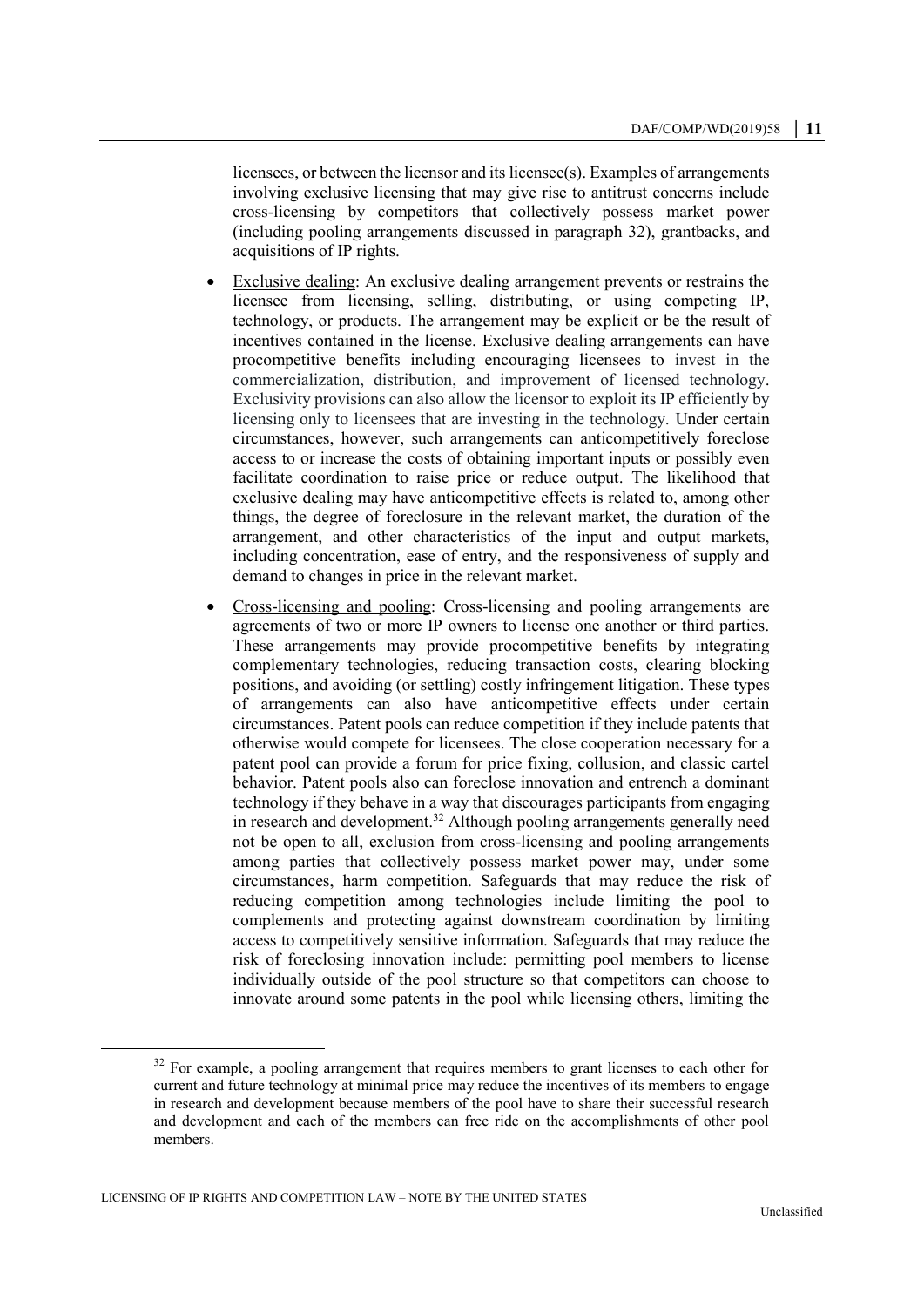scope of grantbacks, clarifying which patents are in the pool, and excluding expired and invalid patents from the pool.

- Grantbacks: Grantbacks can provide incentives for initial innovators to allow follow-on innovation by others. Under a grantback arrangement, the licensee agrees to give the licensor the right to use the licensee's improvements to the licensed technology. A grantback may be needed, for example, to induce licensing if the licensor is concerned that it would be unable to compete without access to improvements made by the licensee to the licensor's technology. Such arrangements can promote further innovation by the licensee that is based on, or informed by, the licensed technology and facilitate subsequent licensing of this follow-on innovation by the licensor or licensee. Anticompetitive effects are possible if the grantback is designed in a way that substantially reduces the licensee's incentives to engage in research and development. Non-exclusive grantbacks tailored to the scope of the licensed patent are unlikely to raise competition concerns. Exclusive grantbacks are more likely to create competition concerns than non-exclusive grantbacks because they place greater limitations on the use of the licensee's improvements; however, an exclusive grantback that permits the licensee to continue to use its own follow-on technology, or one where the licensor is the only likely user of the licensee's technology may not, on balance, harm competition.
- Post-expiration royalties: Licensing agreements with royalty payments on patent uses post patent expiration may dampen competition between licensee and licensor. Such licensing terms, absent an efficiency rationale, may be anticompetitive under a rule of reason analysis. Under *Kimble v. Marvel Entertainment*, the U.S. Supreme Court precluded patent holders from receiving royalties for using an invention after the patent has expired, but the Court distinguished cases where the parties agree to defer payments for preexpiration use of a patent into the post-expiration period.<sup>33</sup>
- Enforcement of invalid IP rights: Under certain circumstances, the Agencies may challenge the enforcement of invalid IP rights as antitrust violations. In *Walker Process,* the Supreme Court held that a patent holder may be subject to antitrust liability in a situation where the patent was obtained by knowing and willful fraud on the patent office and all the other necessary elements for a Sherman Act Section 2 charge are present.<sup>34</sup>

# *4.* **Preserving Competition to Innovate Through Merger Enforcement**

30. Consumers benefit when companies compete against one another to develop innovative new products and services. The Agencies seek to preserve incentives to innovate

<sup>33</sup> *See* Kimble v. Marvel Entm't, LLC, 135 S. Ct. 2401, 2408 (2015).

<sup>34</sup> *See* Walker Process Equip., Inc. v. Food Mach. & Chem. Corp., 382 U.S. 172, 176-77 (1965); *see also* Michael Anthony Jewelers, Inc. v. Peacock Jewelry, Inc., 795 F. Supp. 639, 647 (S.D.N.Y. 1992) (holding that the enforcement of copyrights obtained by fraud on the Copyright Office could similarly violate antitrust law).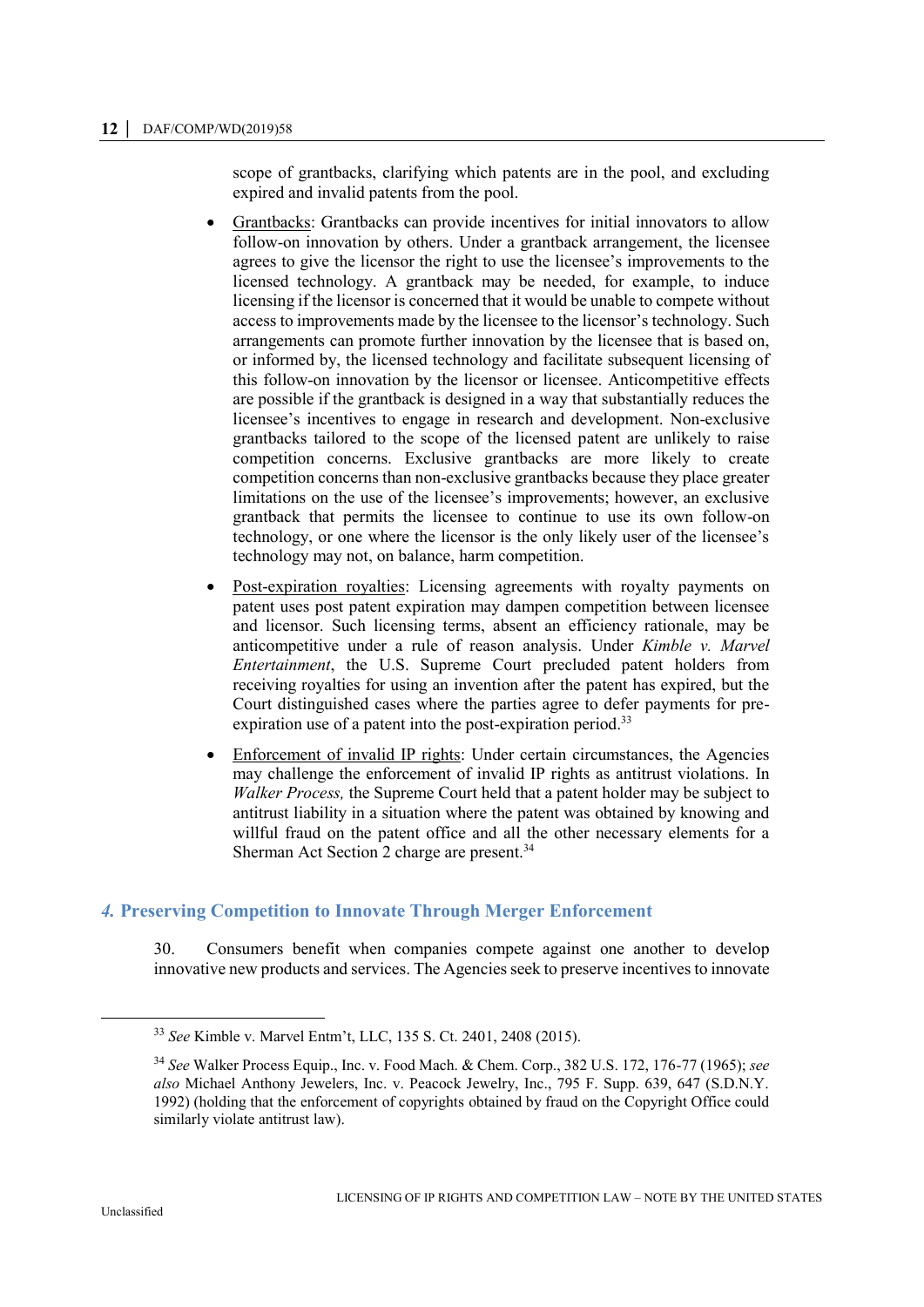through their merger enforcement work.<sup>35</sup> Where a transaction is likely to harm competition to innovate, the Agencies will bring suit to block the transaction or seek divestitures, including divestiture of IP and R&D functions, to maintain incentives to innovate. For example, in *United States v. Bayer AG and Monsanto Company*, <sup>36</sup> DOJ sought to preserve competition to innovate in agricultural product markets by requiring divestiture of certain IP and research capabilities, including "pipeline" R&D projects. Similarly, in *U.S. v. Thales*  S.A. and Gemalto N.V.,<sup>37</sup> the consent decrees required divestiture of certain IP and research capabilities for products under development to ensure that the structure of the market posttransaction would continue to promote the race to innovate in general purpose hardware security modules. Finally, the FTC routinely requires the divestiture of all rights and assets, including IP rights and technical know-how, even though one (or both) of the merging parties does not have a commercial product but is likely to provide important competition in the near future as a result of its product development efforts. For example, to resolve competitive concerns in *Teva/Allergan*, the FTC required respondents to divest intellectual property and other assets to prevent harm to future competition involving pipeline pharmaceutical products*.* 38

# *5.* **Remedies Involving IP Licensing**

 $\overline{a}$ 

31. If a jurisdiction finds harm to competition, it is important that the remedy be tailored to address the identified harm to the jurisdiction's consumers and not be expanded to address other policy goals, e.g., to further industrial policy or to advantage domestic competitors. Crafting tailored remedies is particularly important in the IP context as more jurisdictions are active in this area.

32. For example, in *U.S. v. Bazaarvoice, Inc.*, <sup>39</sup> DOJ successfully challenged at trial and unwound Bazaarvoice's consummated acquisition of its primary competitor in the market for ratings and reviews  $(R\&R)$  platforms. The post-trial remedy entered by the court restored the competition lost through the merger so that online retailers and manufacturers would continue to benefit from a competitive market. Bazaarvoice agreed to divest all the tangible and intangible assets, including IP rights, that it acquired when it purchased PowerReviews. It further agreed to license the right to sell Bazaarvoice's syndication

<sup>&</sup>lt;sup>35</sup> As discussed in our prior submission on Non-price Effects of Mergers, the Agencies consider whether a merger is likely to diminish innovation competition by reducing the incentive for the merged firm to continue with an existing product development effort or initiate the development of new products. OECD, NON-PRICE EFFECTS OF MERGERS – NOTE BY THE UNITED STATES 8 (DAF/COMP/WD(2018)45), [https://www.ftc.gov/system/files/attachments/us-submissions-oecd-](https://www.ftc.gov/system/files/attachments/us-submissions-oecd-2010-present-other-international-competition-fora/non-price_effects_united_states.pdf)[2010-present-other-international-competition-fora/non-price\\_effects\\_united\\_states.pdf.](https://www.ftc.gov/system/files/attachments/us-submissions-oecd-2010-present-other-international-competition-fora/non-price_effects_united_states.pdf)

<sup>36</sup> The filings in this case are available at [https://www.justice.gov/atr/case/us-v-bayer-ag-and](https://www.justice.gov/atr/case/us-v-bayer-ag-and-monsanto-company)[monsanto-company.](https://www.justice.gov/atr/case/us-v-bayer-ag-and-monsanto-company)

 $37$  The filings in this case are available at [https://www.justice.gov/atr/case/us-v-thales-sa-and](https://www.justice.gov/atr/case/us-v-thales-sa-and-gemalto-nv)[gemalto-nv.](https://www.justice.gov/atr/case/us-v-thales-sa-and-gemalto-nv)

<sup>38</sup> *In re* Teva Pharmaceutical Industries Ltd. and Allergan plc, C-4589 (complaint issued Sept. 7, 2016) (Analysis of Agreement Containing Consent Order to Aid to Public Comment), [https://www.ftc.gov/system/files/documents/cases/160727tevaallergananalysis.pdf.](https://www.ftc.gov/system/files/documents/cases/160727tevaallergananalysis.pdf)

<sup>&</sup>lt;sup>39</sup> The filings in this case are available at [https://www.justice.gov/atr/case/us-v-bazaarvoice-inc.](https://www.justice.gov/atr/case/us-v-bazaarvoice-inc)